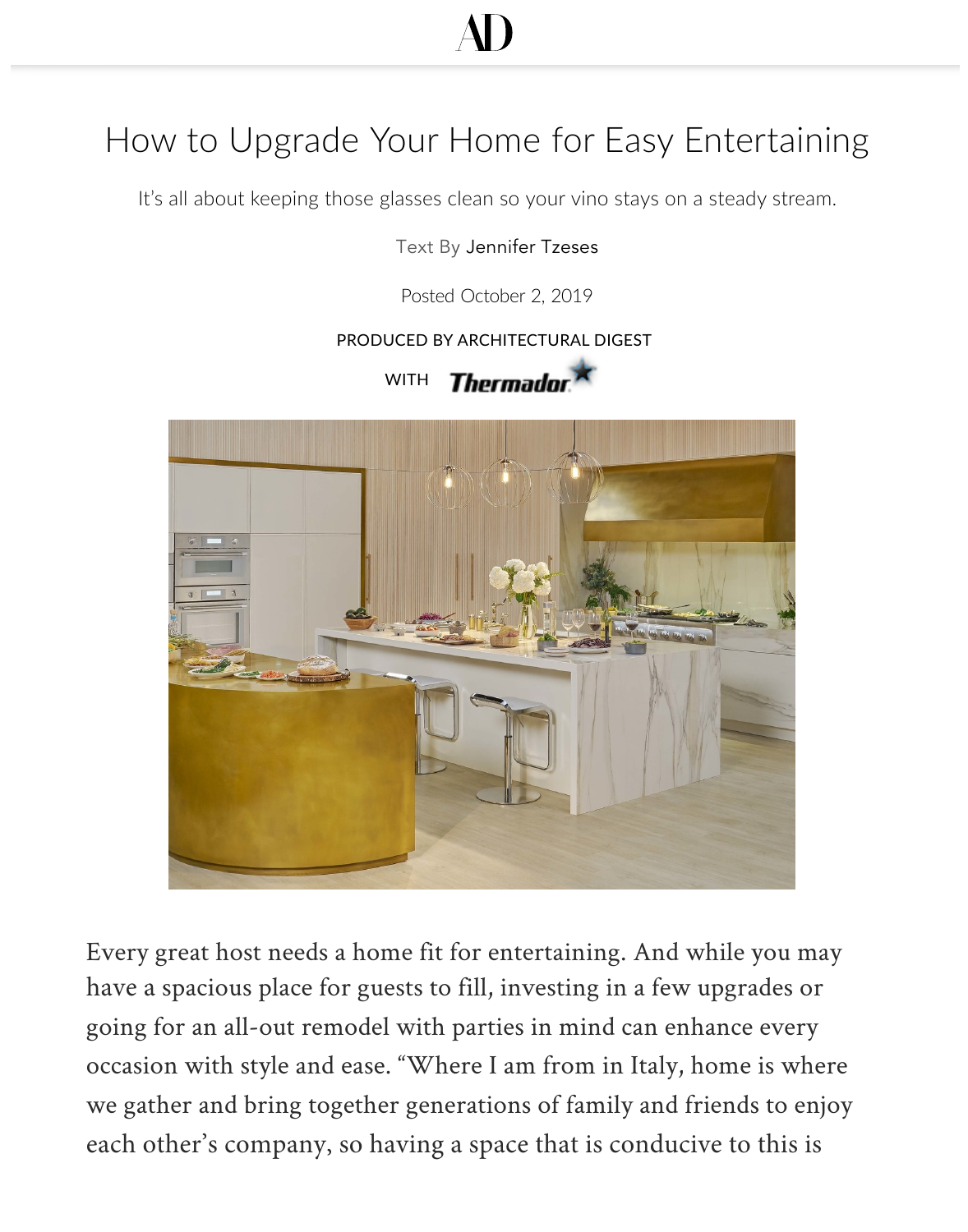really at the heart of my designs," says architect and designer Achille Salvagni. "You have to have a great flow, durable materials, as well as a design that makes it easy to prepare and serve a meal," Salvagni says.

The other key is ha[ving the right](https://www.achillesalvagni.com/) appliances. "Being well organized and having essentials such as an icemaker, wine fridge, sink, and dishwasher at your fingertips means you won't have to schlep back and forth from the kitchen to get more ice, glasses, or wine," says Allison Babcock of Allison Babcock Design in Sag Harbor, New York.

If your soirees tend to showcase a buildup of dirty gl[assware and dishes,](https://allisonbabcockdesign.com/)  or guests like to bottleneck in the kitchen impeding your progress, here's how to solve common entertaining dilemmas by redesigning your space —so that every shindig proceeds with ease.

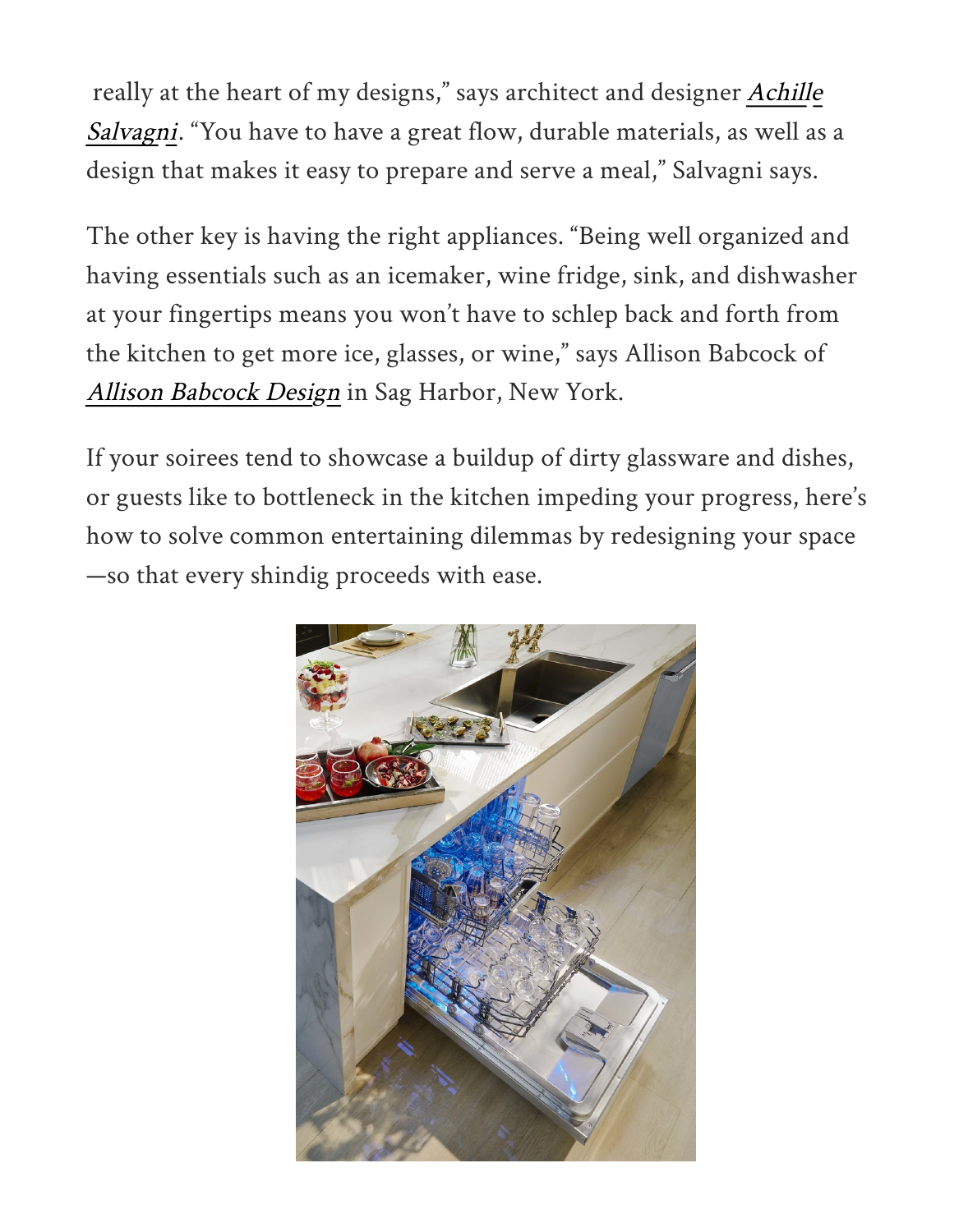#### Problem: A painstaking after-party cleanup process Solution: An appliance designed to clean delicate drinkware

A successful party is over—epic eats, effortless conversation, and a consistent stream of vino. While guests went home full and happy, now you're faced with the aftermath—an inevitable stash of dirty glasses. And since quality drinkware is often too delicate to put in the dishwasher, it requires hand-washing—which is the last thing you feel like doing after a long evening of entertaining. It can take hours and end up creating a massive backlog on your countertop.

Meet the *Thermador Glass Care Center*, perfect for under the counter in a bar area or a dedicated entertaining room, the sleek system was designed to cradle and care for any type of fragile glassware eliminating the need to wash it by hand. Thanks to a tine-less configuration, there's enough space for everything from wine glasses and Champagne flutes to highballs and beer steins, which cuts down on the number of washes needed. Special Crystal Protection technology softens the water to see that every glass comes out spotless. You can also wash tools, small plates, and bowls on the top rack, saving even more time.

#### Problem: Guests won't stay out of the kitchen Solution: Strategic seating setups

While [chatting and reveling with gue](https://www.thermador.com/us/experience/glass-care-center)sts is the point of the party, busy cooks still need some time to focus in the kitchen. To encourage talking amongst themselves, away from the kitchen, designer Phillip Thomas, founder and principal of Phillip Thomas Inc. in New York City suggests using seating arrangements to form distinct zones. "This allows for more intimate [conversation and creates a space that accommodate](https://www.thermador.com/us/products-list/dishwashers/custom-panel/DWHD771WPR#/Togglebox=-697829455/Togglebox=-960854172/)s both larger and smaller groups without feeling that the space is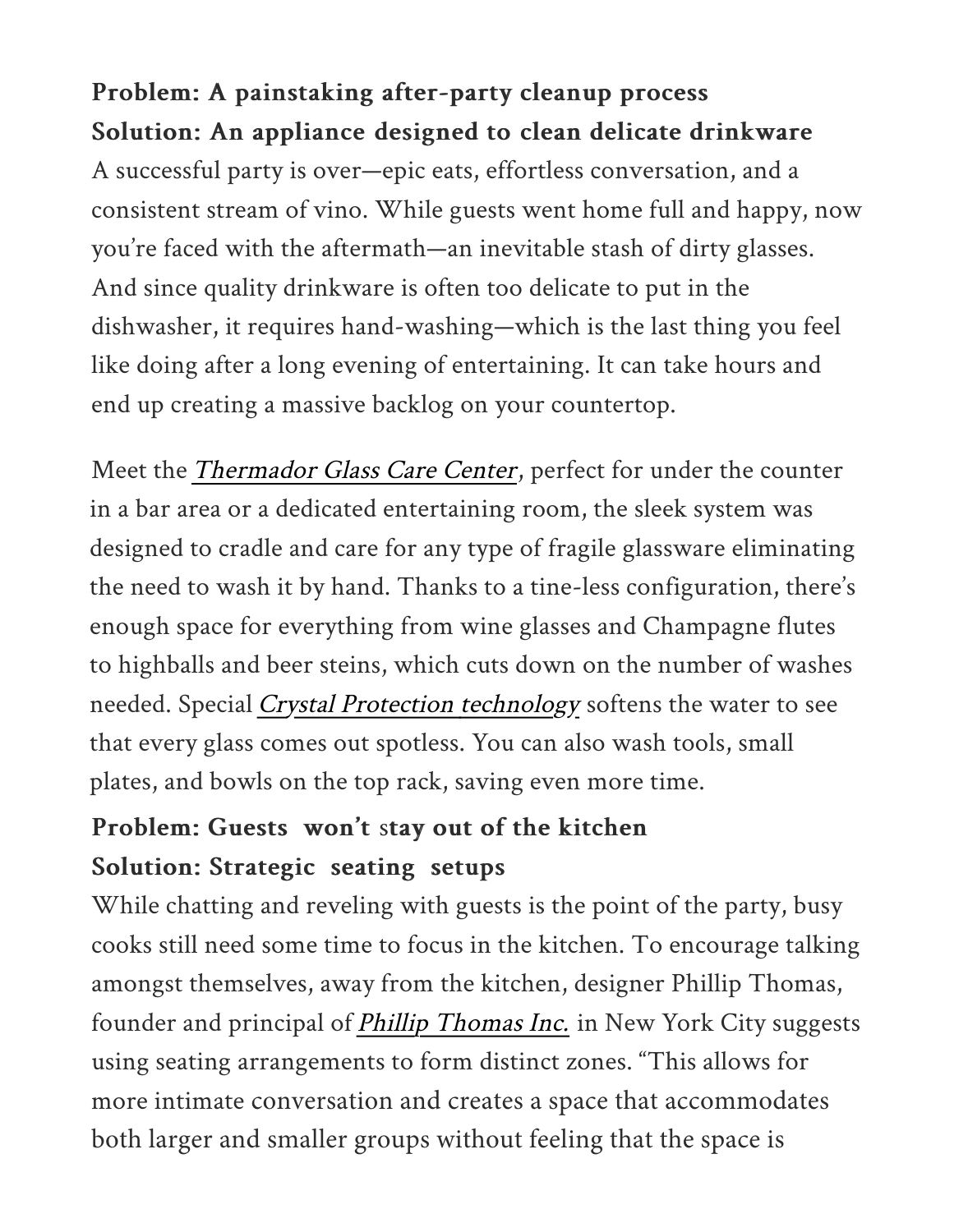empty," Thomas says.

To accomplish this, set up groups of furniture around a focal point such as a coff[ee table or ottoman,](https://www.phillipthomasinc.com/) fireplace, or a piece of art—so that each arrangement feels like it's a separate area. This also helps encourage good flow throughout the room. "Circulation is fundamental to a successful entertaining environment. People need to be able to feel that they can move freely through a space without being bottlenecked or stuck in the corner," Thomas says.

Adding bespoke touches like a Thermador Built-in Coffee Machine right in the living room will also encourage your party to stay put—by providing an endless stream of customized selections from espresso and teas to frothy cappuccinos. The other must: Thermador Under-Counter Double Drawer Refrigerator/Freezer. Guests can easily access cold beverages and ice refills for [themselves—without having to set fo](https://www.thermador.com/us/search?search=coffee%20maker)ot in the kitchen and leaving their conversations.

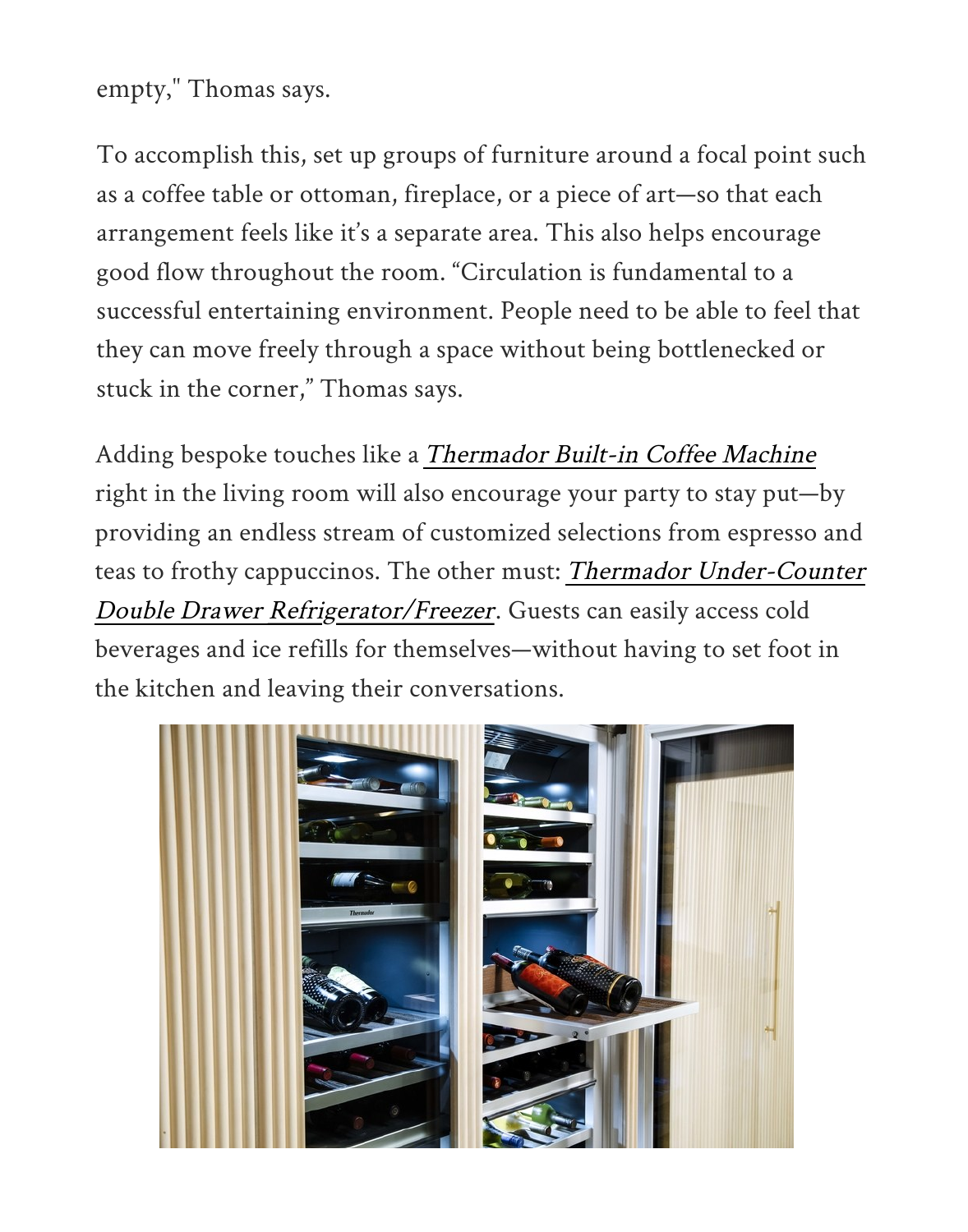## Problem: Not enough space to chill wine Solution: A wine fridge

Whether you have a decade's worth of wine you want to proudly display or need a place under the counter of your bar to store and preserve bottles for easy access, a Thermador Wine Refrigerator is your answer. If you're a connoisseur, let your collection take center stage with a built-in Thermador Wine Column. The 24-inch iteration can hold up to 98 vintages in style and at the ideal temperature thanks to three separate zones each [with dedicat](https://www.thermador.com/us/products/refrigeration/wine-refrigerators)ed temperatures to suit [different types](https://www.thermador.com/us/products-list/refrigeration/wine-refrigeration) of wine.

Or, if you'd rather keep your booze under the bar, choose a Thermador Wine Reserve for covert cooling; this model also has adjustable temperature zones to accommodate reds, whites, and everything in between.

## Problem: Precariously balancing dishes and drinks Solution: Purposefully placed furniture and food

Part of a successful entertaining space is hiding the evidence of dirty dishes and glassware and minimizing the chance to spill. Babcock advises having a variety of cocktail and end tables around the room, as well as a sideboard or console table nearby, for guests to place drinks, small plates, napkins, olive pits, and the like.

Aside from a bar, a butler's pantry or prep kitchen in the space can help you stay organized and keep used dishes out of sight without impacting the flow of the party, Babcock says. Her other essential tip: "Place bitesized cocktail food around the room so that guests can actually enjoy their food without having to balance a plate and a drink."